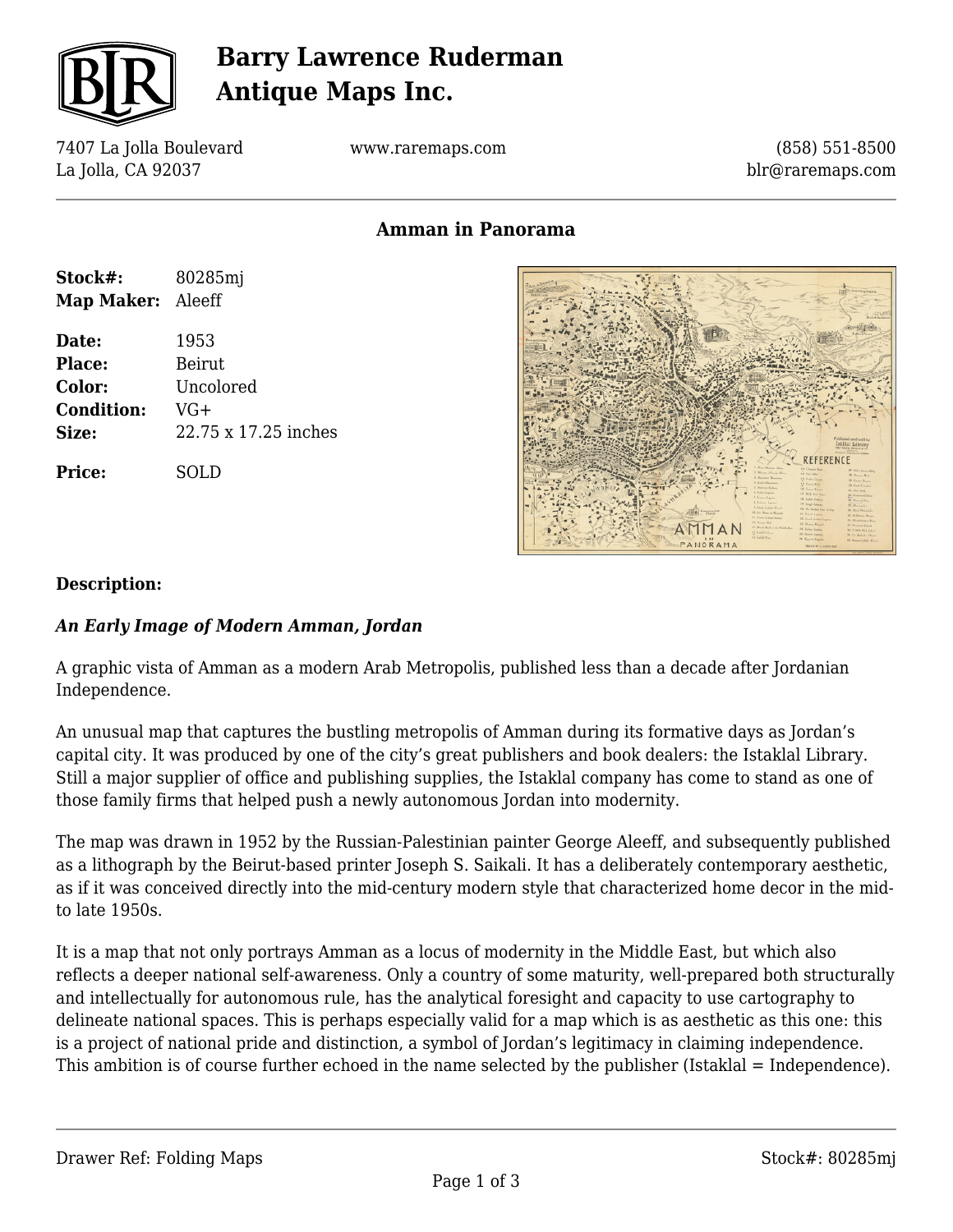

# **Barry Lawrence Ruderman Antique Maps Inc.**

7407 La Jolla Boulevard La Jolla, CA 92037

www.raremaps.com

(858) 551-8500 blr@raremaps.com

## **Amman in Panorama**

The map was printed in black and white, with urban blocks drawn as black quadrants in various sizes and lining major thoroughfares. People familiar with Amman's geography will certainly recognize many elements, but may also find many aspects of the city almost unrecognizable. An important aspect to note about this map is what kind of institutions and sights have been included at the expense of others. An example of this is the discrete presence of Amman's historical heritage. The map highlights elements such as the ancient citadel and the city's monumental Roman amphitheater in the form of small vignettes. Also included are the offices of a newly established Jordanian Department of Antiquities, clearly visible at the top of the map, in what today is known as Jabal Amman.

A closer look at the map reveals a focus on the coherence of a national concept, and thus a national homeland, found for example in the prominence afforded the various palaces and complexes of the Hashemite ruling family. These include the still famous Raghadan Palace, which was constructed by King Abdullah I in 1926 and to this day remains an important architectural symbol for Hashemite legitimacy and Jordanian independence. Other palaces have received similar attention in the form of illustrated vignettes and clear labeling. The mapmaker has also featured buildings related to modern education and to international business in a similar manner.

The fact that the map was executed in English rather than in Arabic says something about its target audience. There are ample references to international or European affiliations, which do not necessarily harken back to the days of the British Protectorate, but which do speak to the kinds of people that Istaklal was producing this map for: essentially foreigners. The international component includes the British and American Residence buildings, the Italian Hospital, the British, American and French embassies, Armenian and Greek Orthodox churches, and of course major companies such as Shell and The Vacuum Oil Company. In the lower right of the map we find a numbered legend pinpointing a much broader range of buildings and locations throughout the city. In this way, the map constitutes a depiction of both the concrete effects of European intervention in this part of the world, as well as of the national ambitions and self-confidence of Jordan following the Second World War.

### **Istaklal Publishing House**

The Istaklal Publishing House was founded by Hasan R. Khalaf in 1940 as a publisher for modern educational books in Jordan. The company later expanded to include all forms of office supplies. The name celebrates Jordan's long goal of achieving independence, first from Turkish Ottoman rule, and later from British governance. It was created with the ambition of supplying all of Jordan's schools with the necessary books, and later supplying the new administration with the necessary tools for education, knowledge sharing, record-keeping, and general administration.

### **Rarity**